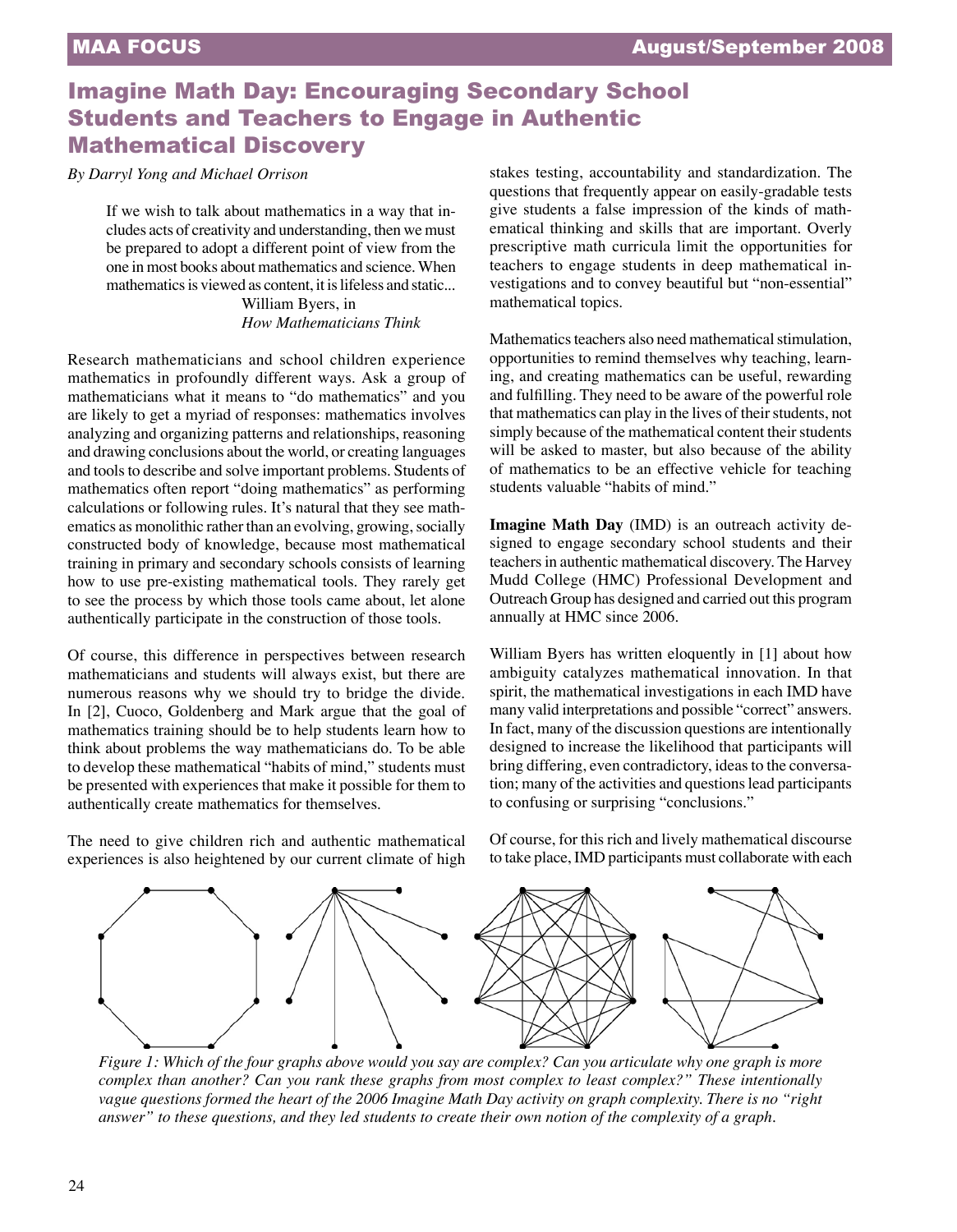## MAA FOCUS

## August/September 2008

other instead of passively receiving knowledge from others. Each IMD is organized so that no one lectures to the participants. Instead, participants are given a series of discussion questions that lead them deeper and deeper into the mathematical topic for the day.

Another distinctive feature of IMD is that no prizes or awards are given. Even though some of our participants have commented that we should give awards, we felt strongly that because the goal of this activity is to increase interest in and appreciation for mathematics, we wanted to allow *all* participants to feel successful. The atmosphere at IMD is one of sharing and debating ideas, rather than competing to see who can get the answers first.

The spirit of IMD is similar to that of math circles that can be found throughout the world, which also encourage participants to appreciate the beauty of mathematics [8]. Many math circles are also designed to cultivate mathematical talent and some include preparation for mathematical competitions among their activities. In that respect, IMD is different because it is meant to reach students of all dispositions towards mathematics. IMD activities are designed to be unfamiliar to most participants and yet have a very low learning curve so that students who don't identify themselves as "math whizzes" can still participate successfully. Another difference is that while the conversations and ideas that are sparked at IMD may last a long time, the activity itself only lasts one day. We want IMD to have a high impact on participants and to be easily replicable, but we are realistic about the activity's impact on departmental resources and personnel, especially the organizers.

### **The Logistics of Imagine Math Day**

IMD takes place on a Saturday from about 9:30 a.m. to

er Los Angeles area. The size limit is an artificial one, imposed by the room at HMC that we use for the activity, but we suspect that any more than this number of participants would make the activity feel less intimate and too formal.

As mentioned earlier, one key to the success of Imagine Math Day has been to foster rich mathematical inquiry and dialog between students and teachers. We choose topics that are likely to be unfamiliar to both students and teachers, so that all of the participants engage in authentic mathematical discovery at the same time. Participants sit at tables of ten: on average, eight students and two teachers. We have found that this number allows for students to pick up on teachers' enthusiasm, more articulate mathematical thinking, and problem solving skills. More importantly, students see themselves as working with their teachers rather than for their teachers.

The only time one person speaks to the entire group is during the brief welcome at the beginning of the day. We encourage participants to conjecture, explore, and hypothesize with those around them while being respectful of others' ideas; we make it very clear that IMD is not a competition and that everyone is encouraged to participate. For the rest of the morning, all of the participants work through a series of carefully planned questions and discussion prompts.

During lunch, HMC math majors and faculty eat and mingle with the participants and ask them about their experiences during the morning and also talk to them about studying mathematics in college. The student participants are then organized into small groups and charged with further exploring something related to the day's activities and creating a poster summarizing their findings. During this time, the teachers are invited to talk with each other and hear more about the mathematical background on the topic for the day. At the end of the day, students put up

3:00 p.m. All participants are served breakfast and lunch. There is no cost to participate, but participants are asked to arrange their own transportation to HMC. We send invitations to mathematics teachers and department chairs at public and private high schools around the greater Los Angeles area, and ask teachers to select up to four students to bring with them to the event.

Each of the IMDs so far has been attended by about 80 high school students (grades 9 through 12) and 20 teachers from the great-



pants just enough *Figure 2: <sup>A</sup> group of pre-service teachers grapples with how to measure angles on a realization of the hyperbolic plane.*

their posters, creating a gallery of different mathematical ideas.

## **The Mathematics Behind Imagine Math Day**

The main key to the success of Imagine Math Day has been the choice of highly accessible, stimulating, and engaging topics. These topics are introduced through a series of worksheets that give partici-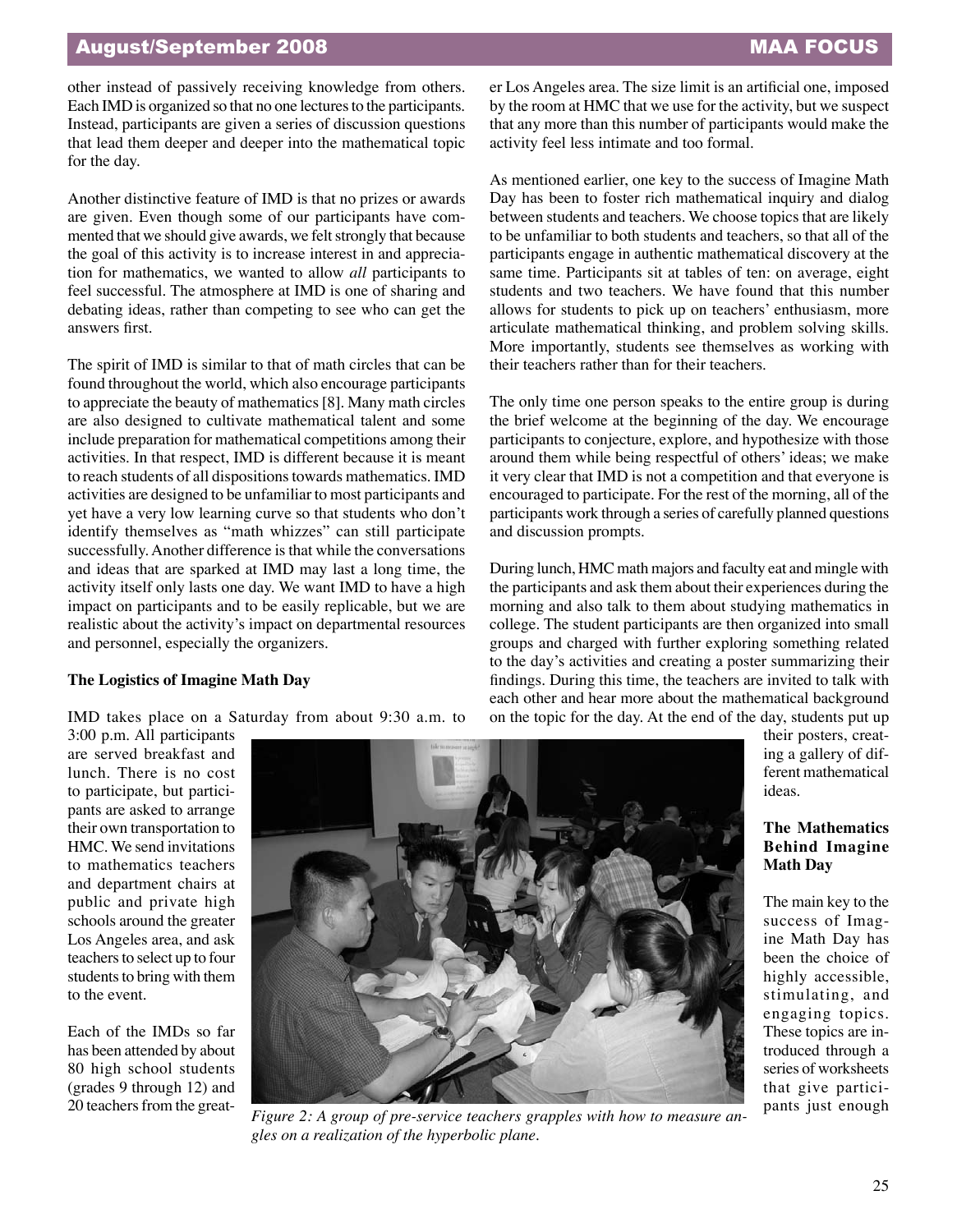## MAA FOCUS August/September 2008

information to spark their interest and allow them to carry on conversations at their tables without limiting their creativity.

In 2006, the topic was graph complexity. After a brief introduction to graph theory, students and teachers engaged in one question — what makes a graph more complex than another? In 2007, the topic was non-Euclidean geometries. Participants explored how familiar ideas from Euclidean geometry become unfamiliar, vague, and thought-provoking when we try to conceive them on spheres, footballs, or other surfaces.

This year, the topic was the mathematics of voting, an especially appropriate topic since it is an election year. After exploring how the choice of different voting procedures can have a dramatic impact on the outcome of an election, participants were given the task of creating their own voting paradoxes. During the afternoon, they were then given the open-ended task of



*Figure 3: Participants of the 2008 IMD think about alternative systems for presidential elections.*

investigating a voting scheme or paradox. For example, one of the possible activities was to design "the next popular reality TV show with an interesting voting system."

#### **Evaluating the Success of IMD from Participant Responses**

At the end of each IMD, all participants (students and teachers) are asked to anonymously submit written comments about their experiences. Student comments often suggest that their view of mathematics has grown. "Math is usually considered something with one right answer," said one student, "but [I see now that] there is room for interpretation sometimes." Another commented that "The activity showed me I could have fun while doing mathematical problems."

Teachers also responded positively. One said that the activity "reminded me how enjoyable math can be for students," and pointed out how easy it is to not take the time to let students



*Figure 4: A student discusses the ideas behind her group's alternative voting system to her teacher.*

"live the math." Another told us that two of the students who had been to Imagine Math Day the previous year "begged to go again" despite the fact that they were not taking a mathematics course.

Some comments reflected students' fairly narrow view of mathematics. One student said that the activity on graph complexity did not change his view of mathematics "because it technically is not related to math." Another asked us to lecture more, and one commented that the activity on voting "really had no mathematics" in it.

Though these comments sound negative, they hint at IMD's success in challenging students' conceptions about doing and learning mathematics. A mathematical problem is fruitful when it leads to more questions than answers and in the same way, we think that IMD has been successful when it raises questions for participants rather than gives them the correct answers. Our hope is that participation in IMD will lead to seeds that might bloom into conversations between students and teachers about mathematical ideas and what it means to do mathematics. Through conversations like these, the gap between research mathematicians and students of mathematics might be narrowed.

#### **Imagining IMD on Your Campus**

We are confident that IMD can be easily replicated (and modified if necessary) in a variety of settings, and we are eager to share our insights and experiences with others. To that end, all of the [materials created for previous IMDs are available at](http://www.math.hmc.edu/pdo/imd/) http://www. math.hmc.edu/pdo/imd/.

We would also enjoy learning from the experiences of others who are interested in similar outreach activities. In particular, we are always on the lookout for mathematical topics that are